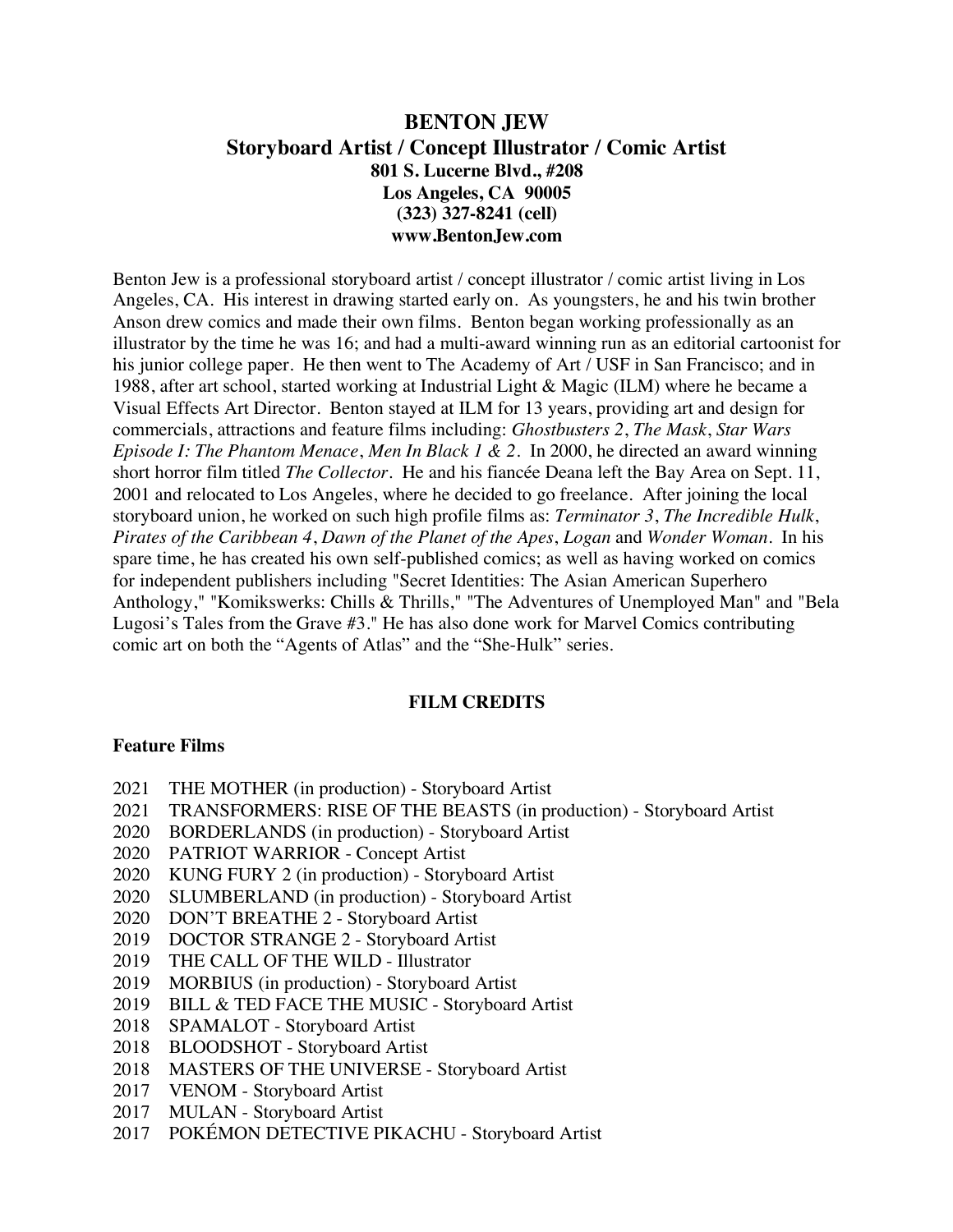- MOLLY'S GAME Storyboard Artist
- A WRINKLE IN TIME Storyboard Artist
- LOGAN Storyboard Artist
- ALPHA Storyboard Artist
- WONDER WOMAN Storyboard Artist
- THE BROTHERS GRIMSBY Storyboard Artist
- THE FIFTH WAVE Storyboard Artist
- JOURNEY TO THE WEST Concept Artist
- MANDATE OF HEAVEN Concept Artist
- FANTASTIC FOUR Storyboard Artist
- NON-STOP Storyboard Artist
- DAWN OF THE PLANET OF THE APES Storyboard Artist
- HERCULES Storyboard Artist
- THE REVENANT Storyboard Artist
- SEVENTH SON Storyboard Artist
- G.I. JOE: RETALIATION Storyboard Artist
- ZORRO REBORN Storyboard Artist
- GREEN LANTERN Storyboard Artist
- xXx 3: THE RETURN OF XANDER CAGE Storyboard Artist
- PIRATES OF THE CARIBBEAN 4 Storyboard Artist
- THE IMMORTALS Storyboard Artist
- COWBOYS AND ALIENS Concept Artist
- THE THING Storyboard Artist
- CAPTAIN NEMO Storyboard Artist
- CATS & DOGS 2 Storyboard Artist
- THE HORSEMEN COMETH (AN IMAX FILM) Storyboard Artist
- THOR Costume Illustrator
- PERCY JACKSON: THE LIGHTNING THIEF Storyboard Artist
- THE SORCERER'S APPRENTICE Concept Artist
- THE A-TEAM Storyboard Artist
- WANTED Storyboard Artist
- INTERMAN Concept Artist
- G.I. JOE: THE RISE OF COBRA Costume Illustrator
- THE DAY THE EARTH STOOD STILL Storyboard Artist
- DRAGONBALL Concept Artist
- SUPERHERO MOVIE Concept Artist
- THE INCREDIBLE HULK Storyboard Artist
- BOLDEN Storyboard Artist
- THE RUINS Concept Artist
- RUSH HOUR 3 Concept Artist
- HANCOCK Storyboard Artist
- ENCHANTED Storyboard Artist
- WHEN A STRANGER CALLS Concept Artist
- RISE: BLOOD HUNTER Storyboard Artist
- FINAL DESTINATION 3 Storyboard Artist
- THE GOLDEN COMPASS Storyboard Artist
- THE BANSHEE Storyboard Artist
- ASK THE DUST Illustrator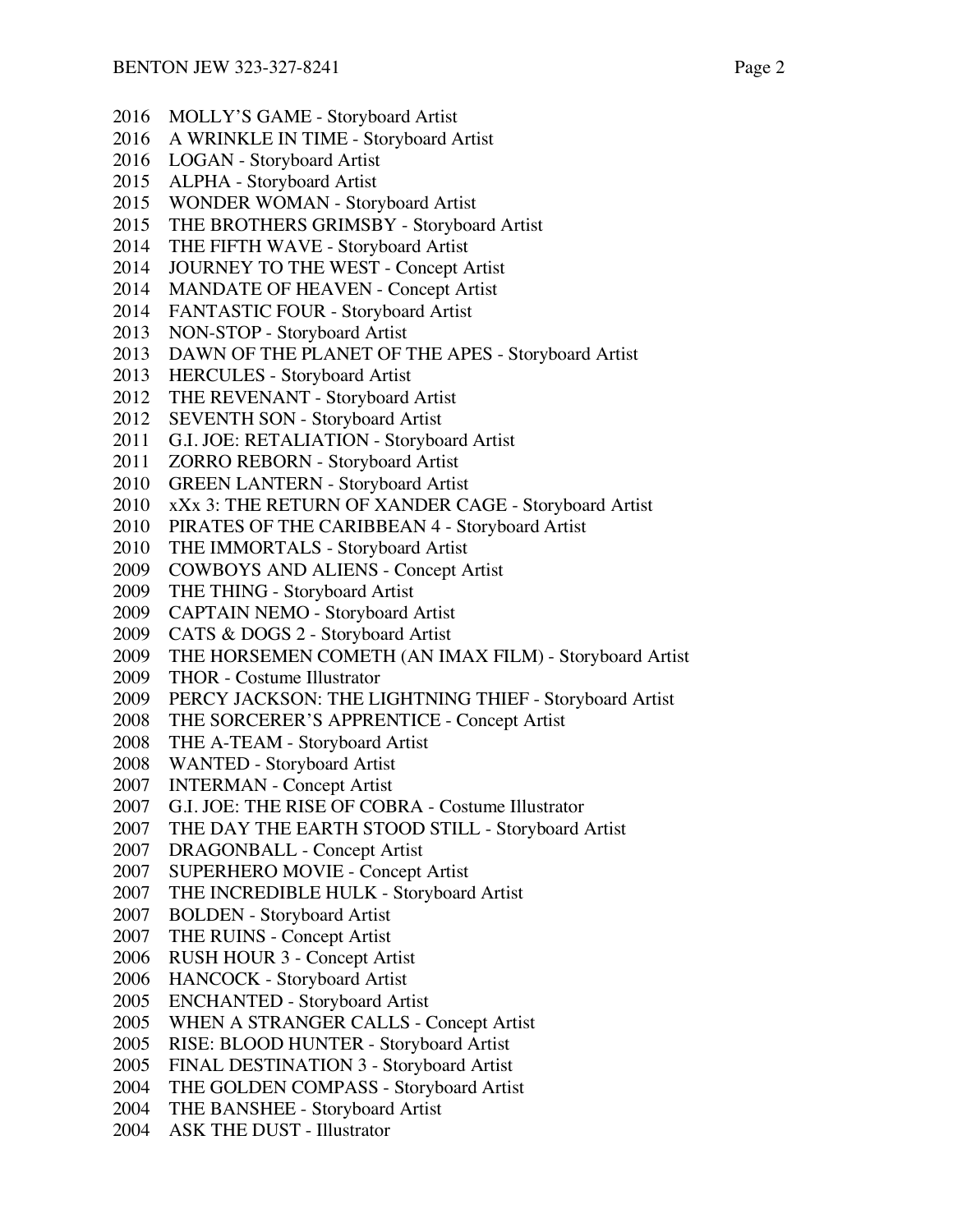- NATIONAL TREASURE Concept Artist
- CHRONICLES OF RIDDICK Storyboard Artist/Costume Illustrator
- SCOOBY DOO 2 Creature Designer
- THE DAY AFTER TOMORROW Concept Artist
- BAD BOYS 2 Concept Artist/Storyboard Artist
- SAHARA Storyboard Artist
- TERMINATOR 3: RISE OF THE MACHINES Storyboard Artist

#### **(Selected) Commercials & Television Credits**

- QUEST NUTRITION #90581 Quest Nutrition Storyboard Artist
- FOUNDATION (Pilot S1/Ep.1) Storyboard Artist
- AMERICAN HORROR STORY (S7/Ep.TBD) Illustrator
- MAYANS MC ((Pilot S1/Ep.1) Storyboard Artist
- ANIMAL KINGDOM (S2/Ep.5) Storyboard Artist
- GOOD GIRLS (Pilot S1/Ep.1) Storyboard Artist
- AMERICAN WOMAN (Pilot S1/Ep.1) Storyboard Artist
- AMERICAN CRIME STORY (The People Vs. OJ Simpson) Illustrator
- STALKER (The Haunting S1/Ep.5) Illustrator
- STALKER (Phobia S1/Ep.4) Illustrator
- COCKED (Pilot S1/Ep.1) Illustrator
- VALSPAR #21408 Valspar Illustrator
- JASON STATHAM SUPER BOWL SPOT Xfinity X1 Storyboard Artist
- THE MATCH Samsung Galaxy 11 Storyboard Artist
- PROCESSION Bacardi Storyboard Artist
- CSI: CRIME SCENE INVESTIGATION (The Devil DB Russell S14/Ep.1) Illustrator
- CSI: CRIME SCENE INVESTIGATION (Skin In The Game S13/Ep.22) Illustrator
- TWO AND A HALF MEN (Grab A Feather Get In Line S10/Ep.13) Storyboard Artist
- SOCIAL NETWORK Samsung Storyboard Artist
- YOU ARE HERE San Manuel Indian Bingo Storyboard Artist
- LAST RESORT (Captain S1/Ep.1) Storyboard Artist
- NIKE PLAY Nike Storyboard Artist
- DESPERATE HOUSEWIVES (Finishing The Hat S8/Ep.23) Storyboard Artist
- PARKS AND RECREATION (Citizen Knope S4/Ep.10) Illustrator
- PARKS AND RECREATION (The Trial Of Leslie Knope S4/Ep.9) Illustrator
- MONOPOLY McDonald's Storyboard Artist
- HAWTHORNE (Pilot S1/Ep.1) Storyboard Artist
- DUFFLE BAG Toyota Storyboard Artist
- TARP Toyota Storyboard Artist
- 'TIL DEATH (Speed Bumps S3/Ep.1) Illustrator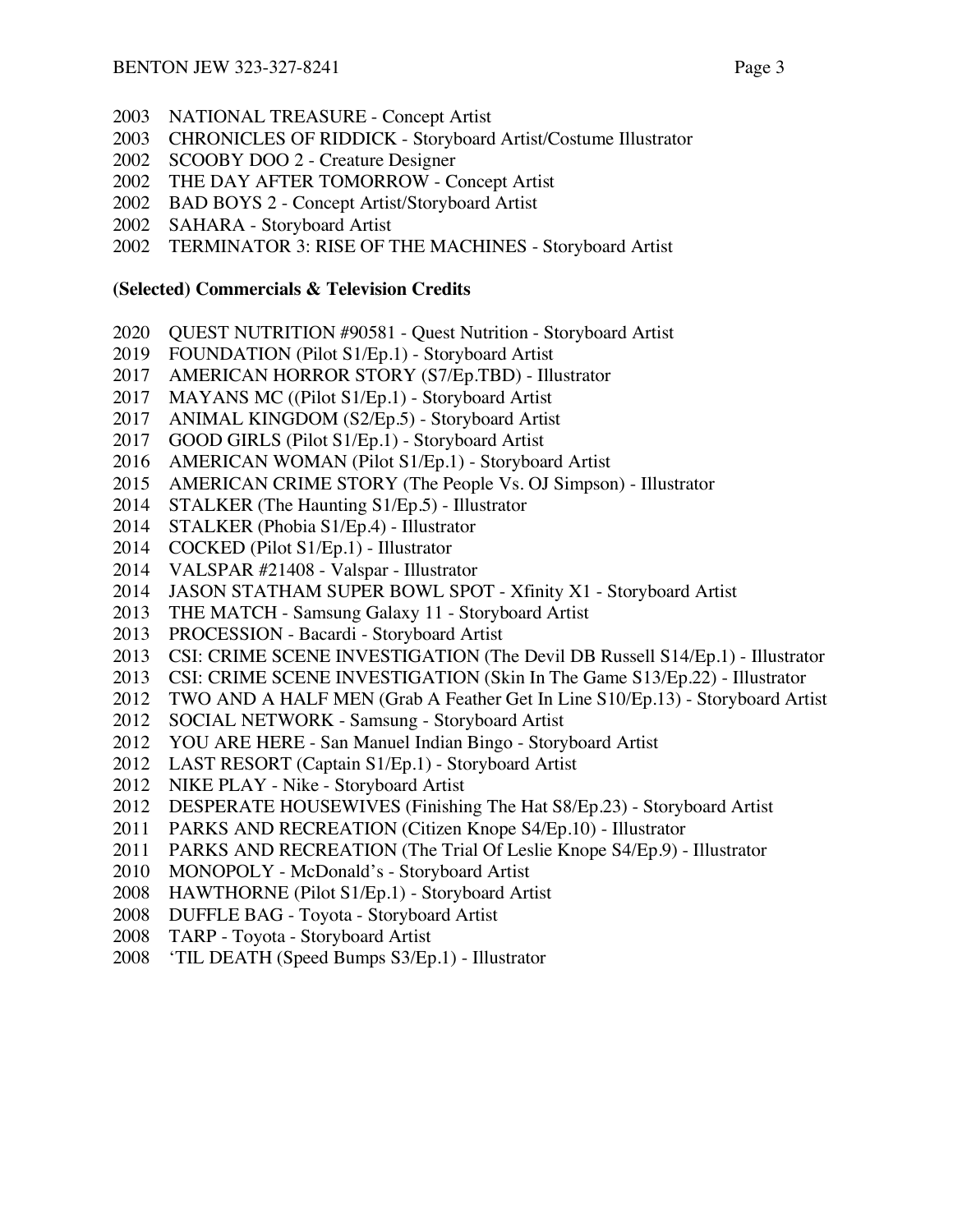## **ILM FILM CREDITS**

### **Feature Films**

- 2001 HULK Creature Designer
- 2001 MEN IN BLACK 2 Creature Designer
- 2001 A.I.: ARTIFICIAL INTELLIGENCE Concept Designer
- 2001 THE MUMMY RETURNS Creature Designer
- 2000 SPACE COWBOYS Storyboard Artist
- 2000 MISSION TO MARS Concept Designer
- 1999 GALAXY QUEST Concept Designer
- 1999 BRINGING OUT THE DEAD Concept Artist
- 1999 STAR WARS EPISODE I "The Phantom Menace" Storyboard Artist
- 1999 THE MUMMY Creature Designer
- 1997 MEN IN BLACK Creature Designer
- 1996 DRAGONHEART Storyboard Artist
- 1996 SPECIAL EFFECTS (AN IMAX FILM) Storyboard Artist
- 1995 JUMANJI Concept Designer
- 1995 CASPER Concept Designer
- 1995 VILLAGE OF THE DAMNED Visual Effects Art Director
- 1994 THE MASK Visual Effects Art Director
- 1993 GENERAL CINEMAS TRAILER Visual Effects Art Director
- 1993 JURASSIC PARK Storyboard Artist
- 1993 RISING SUN Concept Designer
- 1992 DEATH BECOMES HER Storyboard Artist
- 1992 MEMOIRS OF AN INVISIBLE MAN Concept Designer/Storyboard Artist
- 1991 HOOK Concept Designer/Storyboard Artist
- 1991 STAR TREK VI Storyboard Artist
- 1991 TERMINATOR 2: JUDGMENT DAY Storyboard Artist
- 1991 THE ROCKETEER Storyboard Artist
- 1991 THE DOORS Concept Designer/Storyboard Artist
- 1991 SWITCH Storyboard Artist
- 1990 HUNT FOR RED OCTOBER Storyboard Artist
- 1989 GHOSTBUSTERS II Concept Designer/Storyboard Artist
- 1989 THE ADVENTURES OF SPARKY AND CHARLIE Concept Designer
- 1989 BODY WARS (Simulator Ride) Storyboard Artist

### **(Selected) Commercials Credits**

- 1994 BATS Illinois State Lottery Visual Effects Art Director
- 1994 HORSE Primestar Visual Effects Art Director
- 1994 GRAPH Bell South Visual Effects Art Director
- 1994 SEE FOR YOURSELF Bud Light Concept Designer
- 1993 ODYSSEY Malaysia Airlines Storyboard Artist
- 1993 HOT WHEELS Acura Concept Designer
- 1993 LEAD SOLDIERS Perrier Storyboard Artist
- 1993 WINDS OF CHANGE Fortis Storyboard Artist
- 1993 LASER JET KNIEVEL Hewlett Packard Storyboard Artist